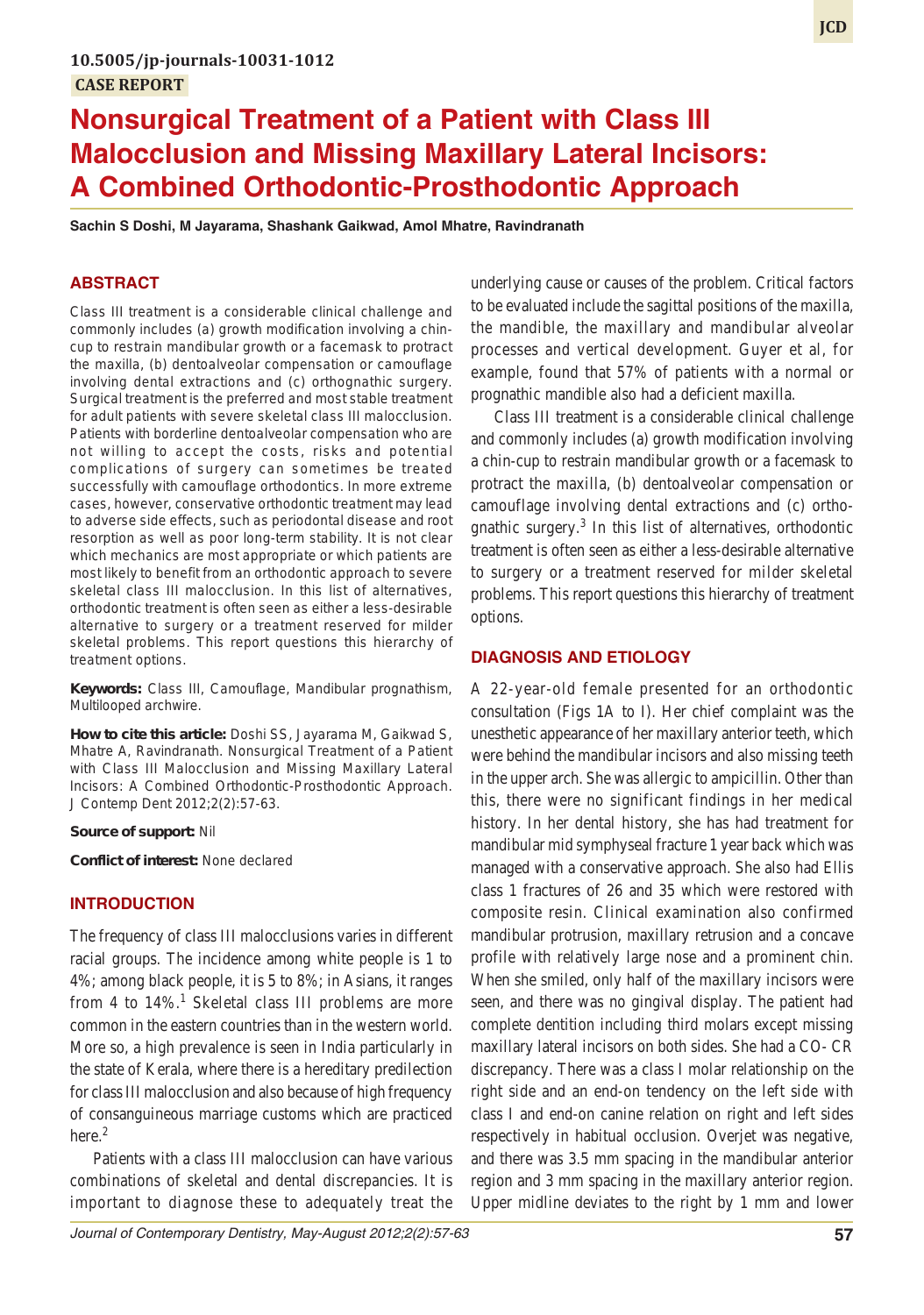midline was apparently normal. There was a shift of mandible to the right on opening. Despite the functional shift, no signs of TMD were detected. Oral hygiene maintenance was good.

Cephalometric analysis indicated features of skeletal crossbite (Table 1). The maxilla was significantly retrusive  $(SNA = 76^{\circ})$  relative to the anterior cranial base, while mandible was moderately protrusive  $(SNB = 83^{\circ})$  in CO, indicating a skeletal class III (ANB  $=$  –  $7^{\circ}$ ). The mandible showed a forward and upward rotation and a hypodivergent skeletal pattern (SN-Go-Gn = 25º).

# **TREATMENT OBJECTIVES**

The treatment objectives included correcting the anterior crossbite, achieving normal overjet and overbite, achieving class I molar and canine relationships, eliminating the anterior functional shift and establishing canine guidance, improving facial appearance and correcting the appearance of the prognathic mandible, correcting the spacing in both arches, creation of space in the maxillary anterior region for prosthetic replacements of missing lateral incisors and

correcting the maxillary midline deviation followed by replacement of missing lateral incisors.

#### **TREATMENT ALTERNATIVES**

Based on the objectives, two treatment options were proposed. To attain the overall objectives, combined surgical and orthodontic treatment with maxillary advancement and mandibular setback was proposed. It was explained to the patient and her parents why a more esthetic outcome could be expected with the surgical option. However, the risks and treatment expenses would be high. The second treatment option involved a nonsurgical approach with dentoalveolar compensations to camouflage the skeletal discrepancy. The patient chose the nonsurgical option and dentoalveolar compensation. The decision was based on the greater cost and the additional risks of the surgical procedure. For the replacement of missing lateral incisors in the maxillary arch consultation with a prosthodontist was done after which it was decided to replace them with a fixed partial denture as implant placement in this case was not a good option looking at the angulation in which the implant would have to be



**Figs 1A to I:** A 22-year-old female patient with moderate dental and skeletal class III malocclusion before treatment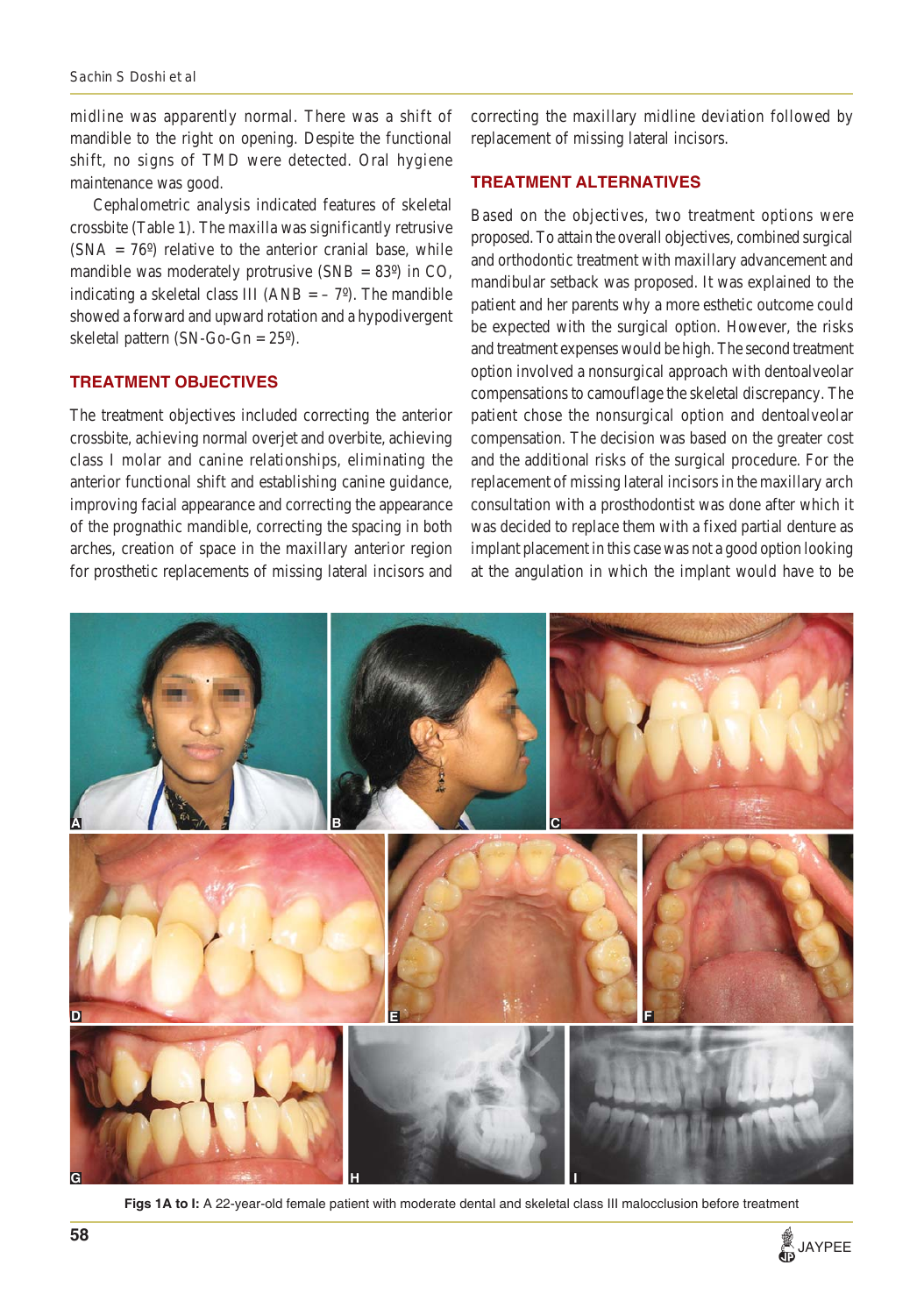placed, which would increase the chance of its failure. The patient agreed onto this decision.

# **TREATMENT PLAN**

The treatment plan included banding all 4 first molars and all premolars; bonding both arches from canine to canine with Begg brackets\* (TP Orthodontics). The intention of placing Begg brackets (unipoint contact) in this case was very clear as the main objective in this case was achieving tipping of the upper anterior teeth for the correction of anterior crossbite. Use of a preadjusted edgewise appliance because of the presence of in built tip and torque would have limited the amount of tipping necessary in this case. Class III elastics and bite blocks to protract maxillary teeth and to open the bite temporarily were used.

# **TREATMENT PROGRESS**

The maxillary and mandibular first molars were banded, along with the premolars and the maxillary and mandibular anterior segments were bonded. Treatment was started with 0.016 inch Australian Special Plus archwire in lower arch with 30° anchor bend to open the bite (posterior bite blocks were used to open the bite to prevent debonding of the upper anterior brackets because of the crossbite). In the upper arch multiloop archwire as used in the original Begg technique was placed to flare the maxillary anterior teeth.

After the correction of the anterior crossbite space for replacement of lateral incisors was made by using open-coil springs. Lower arch spacing was closed simultaneously with the use of class III elastics. After class I canine and molar relationship was achieved on both sides uprighting of necessary teeth was done in the lower arch (Figs 2A to C).

The treatment required 10 appointments over 11 months including 1 month of no change of wire or use of elastic or any mechanics which would cause tooth movement to help stabilize the teeth after which the patient was debonded and referred to the prosthodontist. Tooth preparation and temporary restoration was done the same day of debonding to prevent any relapse tendency. Final fixed partial denture was placed after 3 days. No retainer was placed as the FPD would hold the teeth together and act as a retainer itself. Begg's wrapround retainer was used in the lower arch to prevent space reopening.

## **TREATMENT RESULTS**

In general, the results for this patient were excellent, and her cooperation with appliances, intraoral elastics and oral hygiene was good. The posttreatment records show that facial esthetics improved (Figs 3 and 4). The mandible appears less prognathic, and the patient is pleased with her appearance. The midlines are coincident with each other and the midsagittal plane. The dental casts show a class I molar and canine relationship with normal overjet and

| <b>Table 1: Cephalometric analysis</b> |                         |                       |                 |                 |                  |
|----------------------------------------|-------------------------|-----------------------|-----------------|-----------------|------------------|
| No.                                    |                         | Mean                  | Kerala norm     | Pre Rx          | Post Rx          |
| $\mathbf{1}$                           | <b>SNA</b>              | 82°                   | 84.14°          | <b>76°</b>      | <b>76°</b>       |
| $\overline{\mathbf{c}}$                | <b>SNB</b>              | 80 <sup>o</sup>       | 81.85°          | 83°             | 83°              |
| 3                                      | <b>ANB</b>              | $2^{\circ}$           | 2.27°           | $-7^{\circ}$    | $-7^{\circ}$     |
| $\overline{\mathcal{L}}$               | U1 to N-A               | $22^{\circ}$          | 27.44°          | 380             | 47°              |
| 5                                      | U1 to N-A mm            | 4 mm                  | 7.46 mm         | $12 \text{ mm}$ | <b>17 mm</b>     |
| 6                                      | $L1$ to N-B             | $25^{\circ}$          | 30.75°          | 19°             | 15 <sup>o</sup>  |
| $\overline{7}$                         | L1 to N-B mm            | 4 mm                  | $7.5$ mm        | 6 mm            | 3 mm             |
| $\bf 8$                                | Go-Gn to S-N            | 32°                   | 27.91           | $25^{\circ}$    | $27^\circ$       |
| $\overline{9}$                         | Occl to S-N             | 14 <sup>°</sup>       | 11.79°          | 8 <sup>0</sup>  | 13 <sup>o</sup>  |
| 10                                     | Po to N-B               |                       | 1.06 mm         | 5 <sub>mm</sub> | 3.5 mm           |
| 11                                     | Facial angle            | 87.8°                 | 85°             | <b>86°</b>      | 880              |
| 12                                     | Angle of convexity      | O <sup>o</sup>        | $7.5^\circ$     | $-19^{\circ}$   | $-17^{\circ}$    |
| 13                                     | AB-N-Pog                | $-4.6^{\circ}$        | $-6.7^{\circ}$  | 7 <sup>0</sup>  | 6 <sup>o</sup>   |
| 14                                     | Mandibular plane angle  | 21.9°                 | 26.7°           | $24^{\circ}$    | $23.5^{\circ}$   |
| 15                                     | Y-axis                  | 59.4°                 | $62^{\circ}$    | 56°             | $57^\circ$       |
| 16                                     | Cant of occlusal plane  | 9.3°                  | 11 <sup>°</sup> | 3 <sup>0</sup>  | 6 <sup>o</sup>   |
| 17                                     | U1 to L1 (interincisal) | 135.4°                | 119.69°         | <b>131º</b>     | 125 <sup>°</sup> |
| 18                                     | L1 to occlusal plane    | $14.5^{\circ}$        | 28.8°           | 16 <sup>o</sup> | 10 <sup>o</sup>  |
| 19                                     | L1 to mandibular plane  | 91.4°                 | 103.8°          | 86°             | 82.5°            |
| 20                                     | U1 to A-Po line         | $2.7$ mm              | 8.3 mm          | 4 mm            | <b>10 mm</b>     |
| 21                                     | L1 to A-Po line         |                       |                 | 9 <sub>mm</sub> | 6 mm             |
| 22                                     | $U1 - S-N$              | 102º (after 12 years) |                 | <b>113°</b>     | <b>122°</b>      |
| 23                                     | H line angle            | 7 to 15°              |                 | 4 <sup>0</sup>  | 10 <sup>o</sup>  |
| 24                                     | Nose tip to H line      | $12 \text{ mm}$ (max) |                 | $17 \text{ mm}$ | <b>14 mm</b>     |
| 25                                     | Nasolabial angle        | 90 to 110°            |                 | 70 <sup>o</sup> | 880              |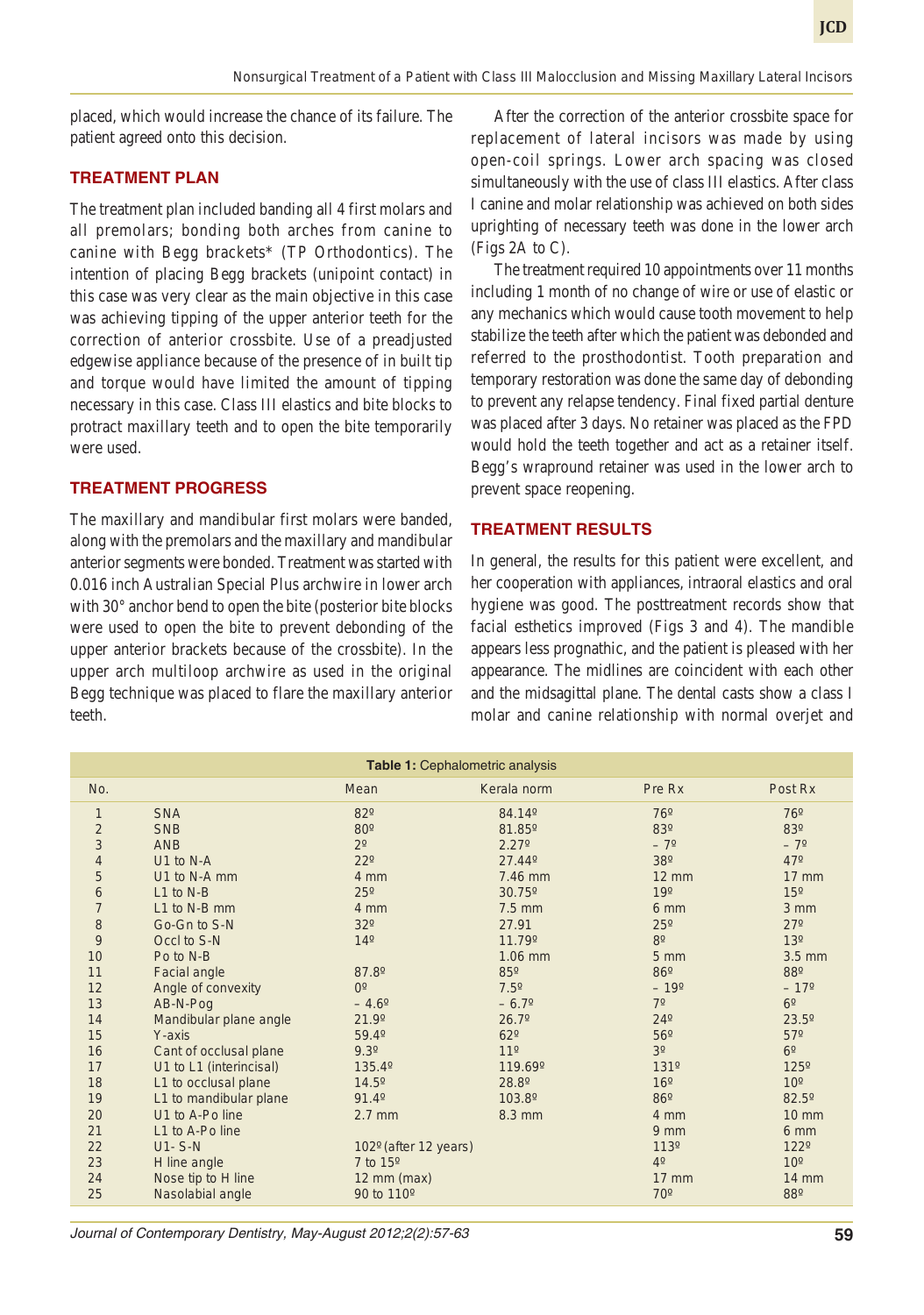## *Sachin S Doshi et al*

overbite. The final occlusion has acceptable interdigitation and canine guidance. Although the canine on left side was slightly less than class I this was an acceptable compromise as it would not move any forward because of the fixed partial denture.

The posttreatment panoramic radiograph shows that bone levels were maintained. The maxillary teeth were advanced slightly, and the mandibular incisors were retracted. The maxillary and the mandibular base skeletal base remained relatively stable. Comparison of the softtissue profile in the before and after cephalometric tracings shows improvement in the profile; the position of the upper lip is closer to the esthetic plane. Clinical examination of

the mandibular position did not show that the mandible shifted backward, and there was no evidence of a centric relationcentric occlusion shift.

The posttreatment radiograph shows no evidence of root resorption or other pathology. The replacement of maxillary lateral incisors with fixed partial denture added more fullness to the upper lip which was lacking pretreatment. This also helped to mask the class III look and enhanced the soft tissue.

# **DISCUSSION**

Case reports, almost by definition, document treatments that turned out well. Although they are interesting to read, it is





Figs 2A to C: Correction of anterior crossbite with multilooped archwire



**Figs 3A to G:** After debonding and opening the space for prosthetic replacement

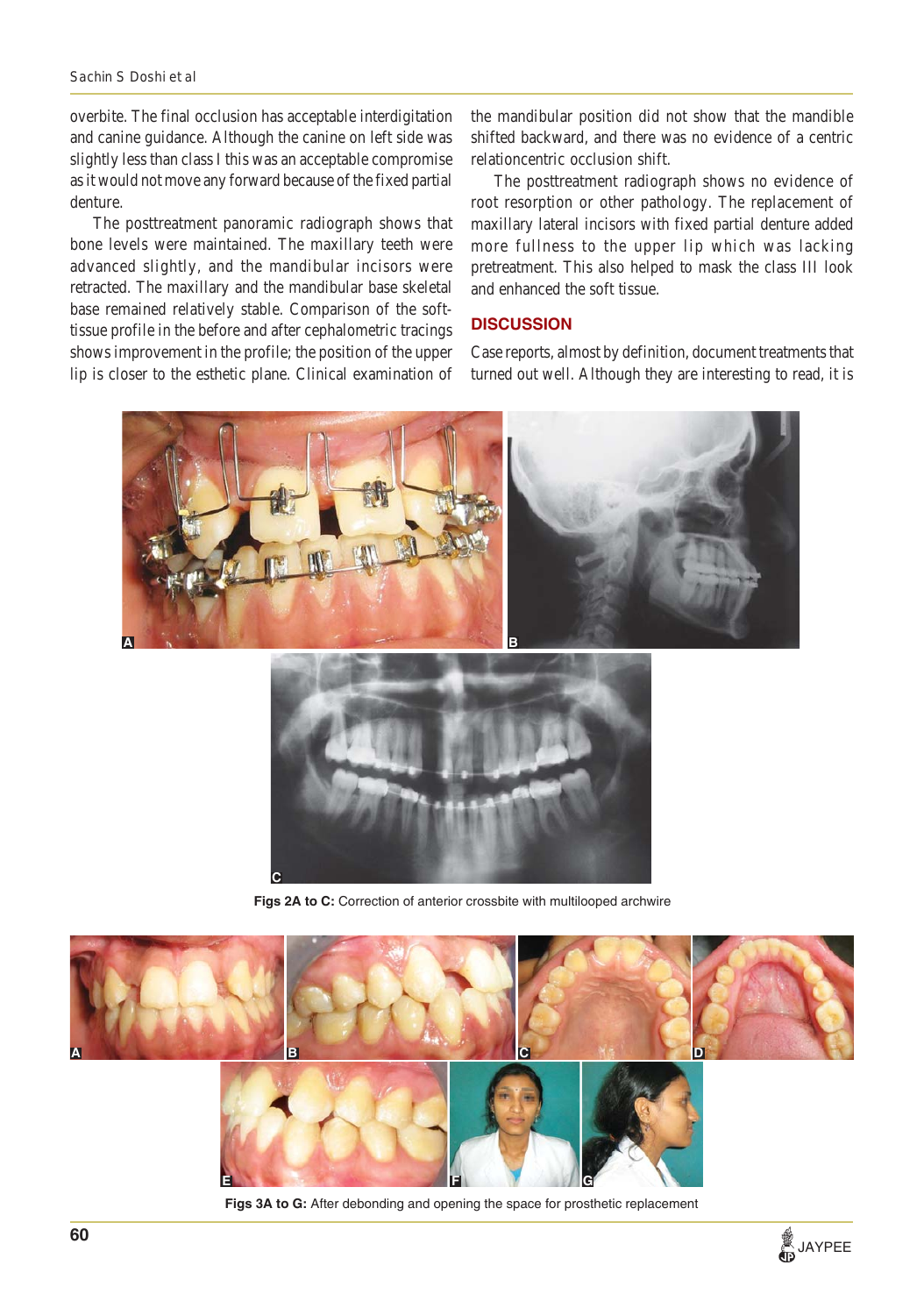always difficult to know what, if anything can be inferred that will apply to future patients. In this report, however, there is a reasonably clear message about the compromise in orthodontic/surgical treatment planning.<sup>4</sup>

The skeletal class III is characterized by mandibular prognathism, maxillary deficiency and or combination of both.5-7 clinically, these patients exhibit a concave facial profile, a retrusive nasomaxillary area and a prominent lower third of the face. The upper arch is usually narrower than the lower and the overjet can range from reduced to reverse.<sup>8</sup> The effects of environmental factors and oral function on the etiological factors of a class III malocclusion is not completely understood. However, there is a definite familial and racial tendency to mandibular prognathism<sup>9,10</sup> for many class III malocclusions, surgical treatment can be the best alternative. After surgical correction of the skeletal discrepancy, the occlusion is usually finished to a class I relationship. However, if surgical treatment is not performed, and the final molar relationship is class III there are challenges specific to the static and functional class III occlusion that must be considered.<sup>11</sup> Sometimes a class III relationship is caused by a forward shift of the mandible to avoid incisal interferences. This is a pseudo-class III malocclusion. In these cases it is important to establish the

interocclusal relationship with the teeth in the retruded contact position.<sup>12</sup>

Many would be comfortable with our original surgical recommendation and would consider orthodontic treatment alone a less desirable, somewhat overmatched alternative. It is probable that it would be labeled pejoratively as orthodontic camouflage, and our results would be dismissed as an interesting but isolated anomaly. Unfortunately, our degree of comfort is almost beside the point; we are not the ones ultimately faced with the burden—discomfort, risk and cost—of the surgery. Thus, it can be argued that for many patients the best strategy (i.e. the one with the greatest expected gain) would be orthodontic, rather than surgical, treatment. Stated simply, for some patients, the need for dramatic change is so great that the risk makes sense, but, for others with a lesser need, surgery's greater capacity for change might not be worth the risk.

The surgical correction of class III malocclusion can be undertaken in a variety of ways, e.g. a bilateral sagittal split osteotomy to retract the mandible or a Le Fort I procedure to advance the maxilla, or a combination of these. However, the associated surgical risks and complications must be considered, as well as the increased expense. If a nonsurgical treatment alternative can produce results comparable with



Figs 4A to K: After prosthodontic replacement of missing teeth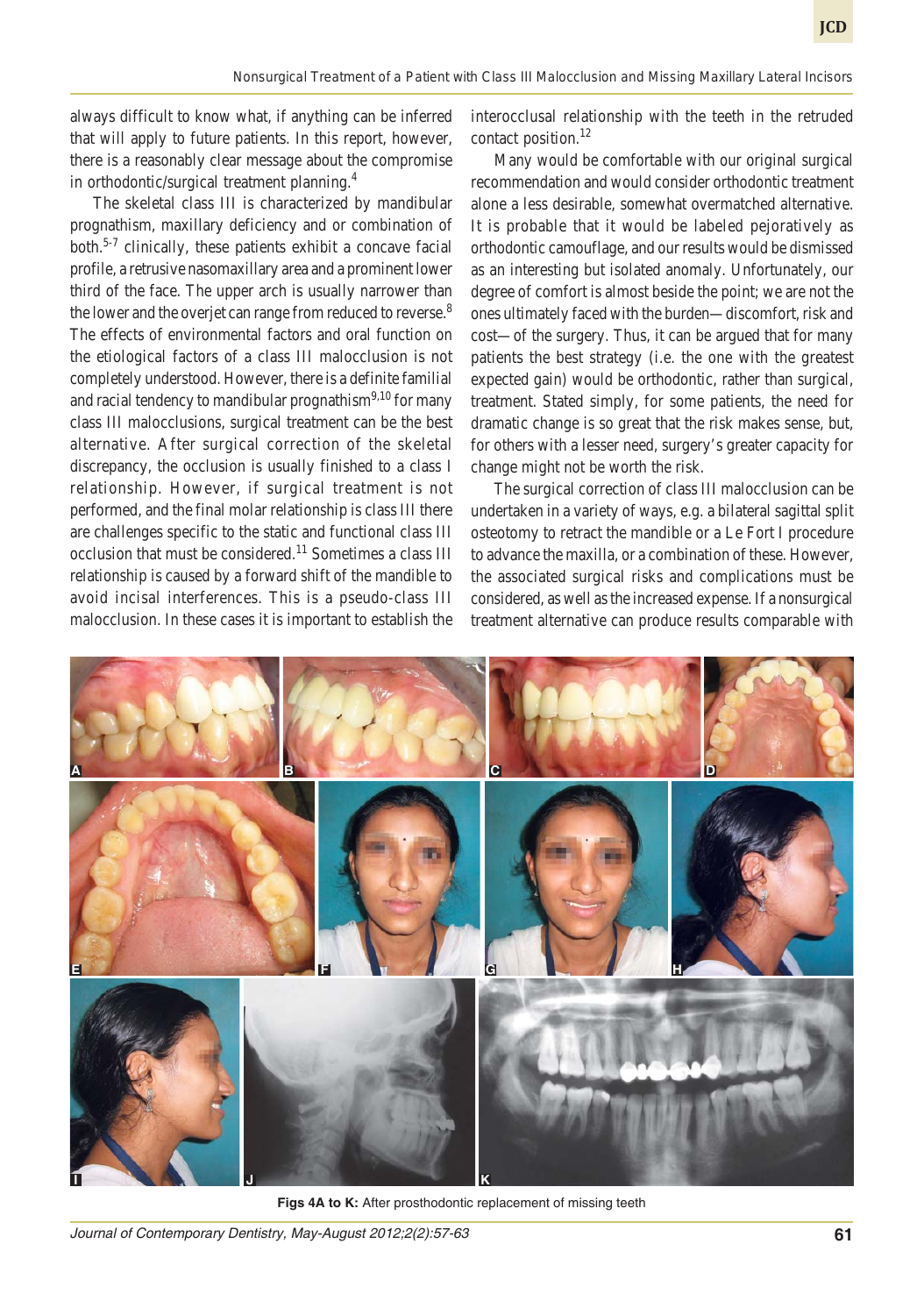those that could be achieved surgically, then it should be considered and can be the treatment of choice for some patients.<sup>13</sup>

The inclination of the incisors can determine whether an anterior crossbite can be successfully treated without surgery. Palatally inclined maxillary incisors can be moved labially and labially inclined mandibular incisors can be moved lingually—even to overcorrected positions—to establish a normal overjet. It was believed that acceptable facial profiles and functional occlusions could be achieved by treating this patient with protrusion of upper incisors and retrusion of lower incisors using fixed appliances without the need for orthognathic surgery.

With the goals of orthodontic treatment of harmonious facial esthetics and a functional occlusion, the soft tissue changes play an important role in evaluating treatment effects. The improvement of facial esthetics is therefore a major reason for seeking treatment. The soft tissue changes after orthodontic treatment are usually regarded as secondary to the underlying hard tissue alterations.<sup>14</sup> Opinions differ about whether there is a definite correlation between incisor change and soft tissue change. However, no matter which cephalometric analysis is used the balance and harmony of the facial profile should receive much attention.<sup>15-18</sup>

Positive overbite and overjet should help maintain the results. Light forces were used throughout the treatment to prevent or minimize apical root resorption on the mandibular incisors. The posttreatment radiographs show satisfactory root alignment of the mandibular incisors with no evident root resorption. This was a compromise treatment, with an excellent final result that has admirably met the patient's needs. The occlusion is functional and stable, and she has a pleasing smile. Her quality of life has been greatly improved, and surgery was avoided.

The patient was advised to undergo rhinoplasty and genioplasty after the orthodontic treatment to further improve her facial profile but she refused it.

#### **CONCLUSION**

The choice of treatment for any malocclusion must be tailored to each patient. All treatment possibilities, including those that are ideal and those that are a compromise, should be considered and explained to the patient, so that he or she can choose the most acceptable one. All problems perceived by a clinician might not be problems in the patient's eyes. The treatment that this patient received satisfied his needs, despite its limitations. Both the patient and the orthodontist were satisfied with the results. The patient's chief concern was addressed and treated to his satisfaction, an esthetic smile was established, and the malocclusion was treated to a satisfactory and stable result.

On balance, although this treatment featured some interesting details, it is a more or less conventional approach to the orthodontic treatment of a moderately severe skeletal class III malocclusion. Its outcome reminds us of the potential of conventional orthodontic therapy to achieve adequate and acceptable results in many patients who might otherwise be consigned to surgery.

#### **REFERENCES**

- 1. Ngan P. Treatment of class III malocclusion in the primary and mixed dentitions. In: Bishara SE, (Ed). Texbook of orthodontics. Philadelphia: WB Saunders 2001;375.
- 2. A handbook of cephalometric norms for Indian ethnic groups. Edited by Dr K Jyotindrakumar for Indian Orthodontic Society.
- 3. Proffit WR. Contemporary orthodontics (3rd ed). Saint Louis: Mosby 1999.
- 4. Moullas AT, Palomo JM, Gass JR, Amberman BD, White J, Gustovich D. Case report nonsurgical treatment of a patient with a class III malocclusion. Am J Orthod Dentofacial Orthop 2006;129:S111-18.
- 5. Guyer EC, Ellis EE, McNamara JA Jr, Behrents RG. Components of class III malocclusion in juveniles and adolescents. Angle Orthod 1986;56:7-30.
- 6. Sanborn RT. Differences between the facial skeletal patterns of class III malocclusion and normal occlusion. Angle Orthod 1955;25:208-22.
- 7. Williams S, Andersen CE. The morphology of the potential class III skeletal pattern in the growing child. Am J Orthod Dentofac Orthop 1986;89:302-11.
- 8. Ngan P, Hägg U, Yiu O, Merwin D, Wei SHY. Soft tissue and dentoskeletal profile changes associated with maxillary expansion and protraction headgear treatment. Am J Orthod Dentofacial Orthop 1996;109:38-49.
- 9. Litton SF, Ackerman LV, Isaacson RJ, Shapiro B. A genetic study of class III malocclusion. Am J Orthod 1970;58:565-77.
- 10. Mossey PA. The heritability of malocclusion: Part 2. The influence of genetics in malocclusion. Br J Orthod 1999;26: 195-203.
- 11. Popp TW, Gooris CGM, Schur AJ. Nonsurgical treatment for a class III dental relationship: A case report. Am J Orthod Dentofac Orthop 1993;103:203-11.
- 12. Clark JR, Hutchinson I, Sandy JR. Functional occlusion: Part II. The role of articulators in orthodontics. J Orthod 2001;28: 173-77.
- 13. Gelgör IE, Karaman AI. Nonsurgical treatment of class III malocclusion in adults: Two case reports. J Orthodon 2005;32: 89-97.
- 14. Kerr WJS. Changes in soft tissue profile during the treatment of class III malocclusion. Br J Orthod 1987;14:243-49.
- 15. Holdaway RA. A soft tissue cephalometric analysis and its use in orthodontic treatment planning. Part II. Am J Orthod 1984;85: 279-93.
- 16. Oliver BM. The influence of lip thickness and strain on upper lip response to incisor retraction. Am J Orthod 1982;82: 141-49.
- 17. Udee DA. Proportional profile changes concurrent with orthodontic therapy. Am J Orthod 1964;50:421-34.
- 18. Wisth PJ. Soft tissue response to upper incisor retraction in boys. Br J Orthod 1974;1:199,204.